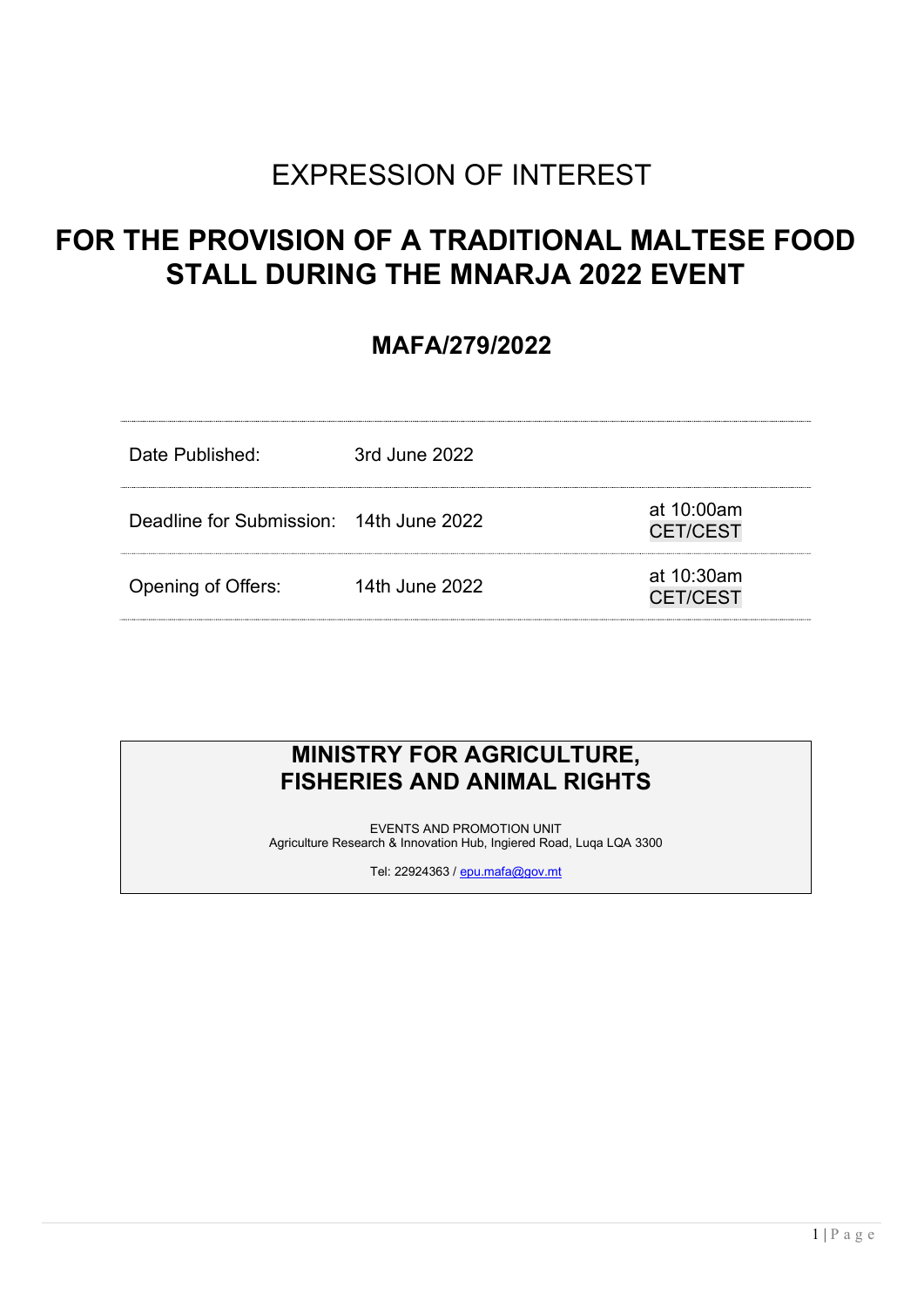## 1. 1. INTRODUCTION

The 2022 edition of the Mnarja will be held in Buskett between Tuesday 28<sup>th</sup> and Wednesday 29<sup>th</sup> June and will be organized by the Events and Promotion Unit within the Ministry for Agriculture, Fisheries and Animal Rights (MAFA).

MAFA is inviting prospective economic operators to submit an application to register their expression of interest in providing a traditional Maltese food stall for the public as per the hereunder conditions.

#### Disclaimer:

Prospective applicants are to note that by submitting an application as specified below, they are confirming agreement to all of the terms and conditions related to the Expression of Interest for the provision of traditional Maltese food stall during the Mnarja 2022 event.

Prospective applicants are to note that although applications may be submitted, evaluated and contracts signed, in case of new restrictions on the hosting of the event published by the Health Department and/or inclement weather, the Event might be postponed or cancelled. In such a circumstance, the application and awardee fees may be refunded. No other compensation claims shall be entertained by MAFA.

The application shall be declared null if any information provided is incorrect and/or not verified.

## 2. 2 GUIDELINES

## 2.1 Instructions to Prospective Applicants

- a) Prospective applicants are to submit a duly filled in and endorsed Application Form for the provision of a traditional Maltese food stall.
- b) Prospective applicants are to ensure that the contact name on the Application Form is that of the individual who, if successful, shall enter into an agreement with MAFA for the provision of a traditional Maltese food stall during the Mnarja 2022 Event.
- c) Prospective applicants are encouraged to read the terms and conditions of this Expression of Interest.
- d) By submitting an application, it is understood that the applicant has read and is in agreement with the terms and conditions of this Expression of Interest and affirms all Declarations. No conditions and alterations to the requirements listed in this document shall be introduced / imposed by the applicant on MAFA.
- e) By submitting an application, applicants shall be confirming that their offer shall remain valid for a period of 90 days from the submission deadline.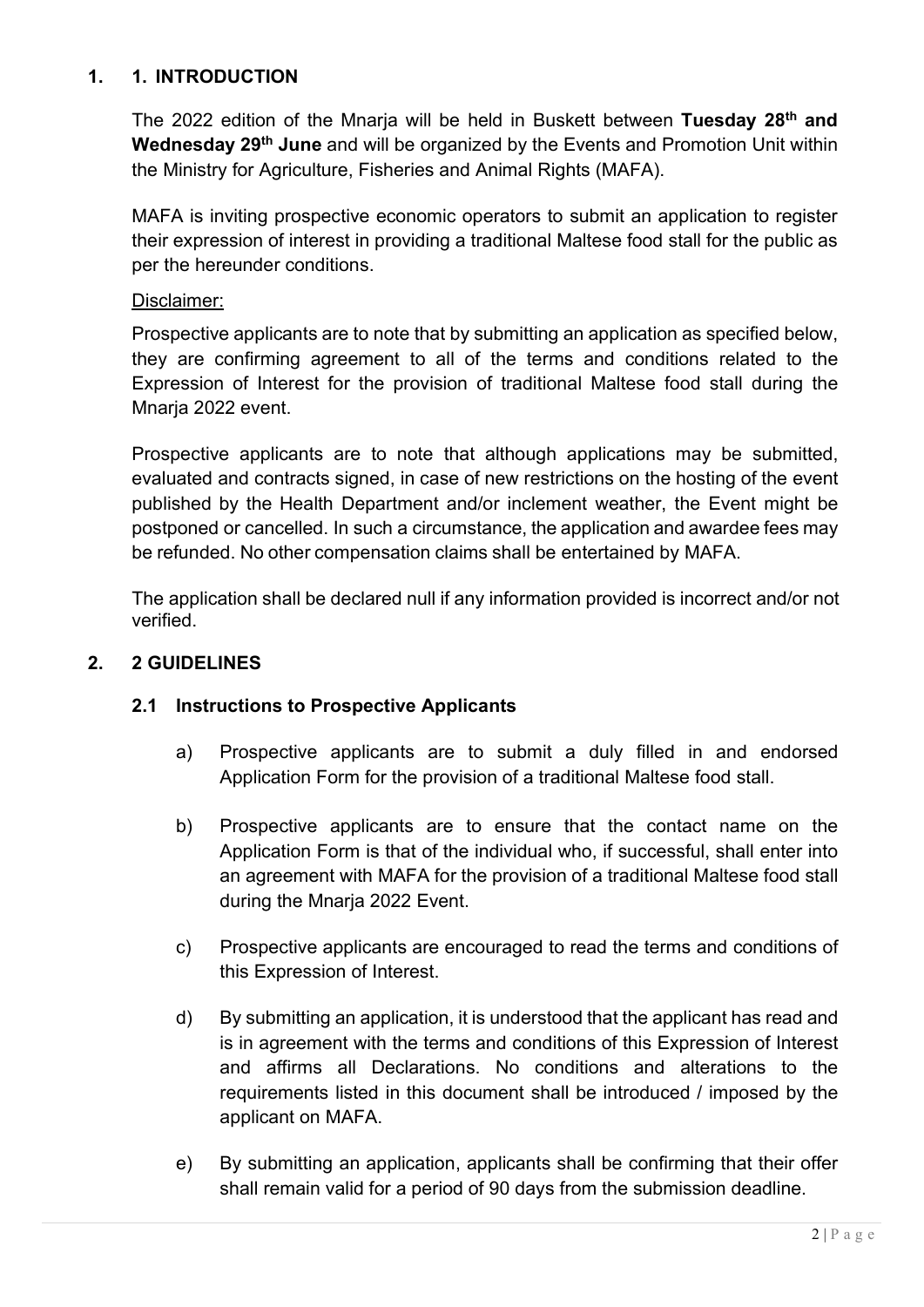# 2.2 Application Timetable

| Expression of Interest for participation opens on  | 03/06/2022  |
|----------------------------------------------------|-------------|
| Clarification requests may be submitted via email  | 08/06/2022  |
| epu.mafa@gov.mt by not later than                  | at 17:00    |
| Applications are to be submitted by not later than | 14/06/2022  |
|                                                    | at 10:00 am |

The application needs to be submitted through the EOI box situated at the: Agriculture, Research and Innovation Hub, Ingiered Road, Luqa LQA 3300. indicating as a subject:

OFFER FOR THE PROVISION OF A TRADITIONAL MALTESE FOOD STALL - MNARJA 2022.

The opening of applications submitted will be on: Tuesday 14th June 2022 at 10:30 am

An opening schedule shall be affixed on the notice board of the Agriculture Research and Innovation Hub in the sequence of how applications are opened. Only the name of the applicant submitting an application in connection with the Expression of Interest traditional Maltese food stall shall be displayed. Prices shall not be listed in the opening schedule.

Late or incomplete applications will not be considered.

## 2.3 Submission Requirements

The application is to include the following:

- A duly filled in and signed application form and declaration (Annex 1)
- Financial Bid (Annex 2)
- List of products for sale and itemized pricelist (Annex 3)
- Checklist (Annex 4)
- Food Handling Certificate

Should one or more of the listed requirements or fields be missing or incomplete, the submitted application shall be immediately disqualified and will not be considered further.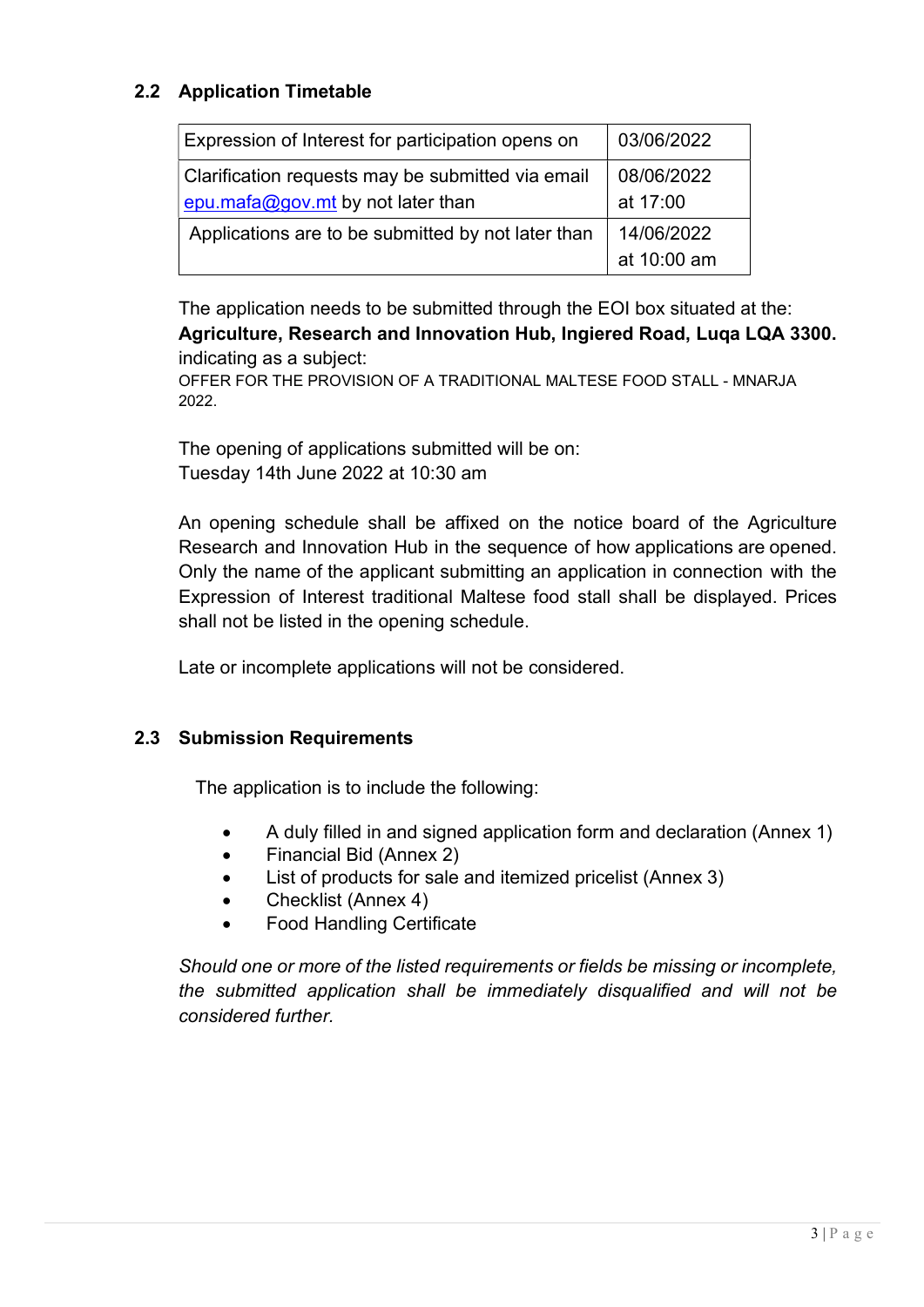## 2.4 Selection and Evaluation

Each application will be treated in strict confidence by the Evaluation Board.

#### Evaluation Criteria

| <b>Evaluation Criteria</b> | % Weighting |
|----------------------------|-------------|
| Variety of Products        | 30          |
| <b>Prices of Products</b>  | 30          |
| <b>Financial Offer</b>     | 40          |
| <b>Total Weighting</b>     | 100         |

Some applicants may be put on a reserve list and contacted at a later date.

The Contracting Authority reserves the right to select and/or reject any or all of the submitted applications. Should none of the applicants be considered satisfactory, it reserves the right to assign the designated stalls to other economic operators (not necessarily involved in this Expression of Interest).

#### 3. TERMS AND CONDITIONS

#### 3.1 Products

- a) MAFA is seeking offers from applicants who can offer traditional Maltese food, such as fried rabbit, pork and other traditional Maltese food. IT IS IMPORTANT THAT ALL FOOD IS LOCALLY PRODUCED AND VERIFICATION OF SUCH PURCHASE HAS TO BE SUBMITTED IF ASKED FOR.
- b) The stall is to operate as follows:
	- Tuesday 28 June from 17:00 hrs to Wednesday 29 June at 02:00 hrs
	- Wednesday 29 June from 05:00 hrs to 14:00 hrs
- c) The stall must clearly display a list of prices for each item on sale in a prominent area where the public can easily view. Prices are to be compliant with local regulations.
- d) The applicant must only sell items as agreed upon and abide by the instructions that may be given by the Contracting Authority both before and after the activity.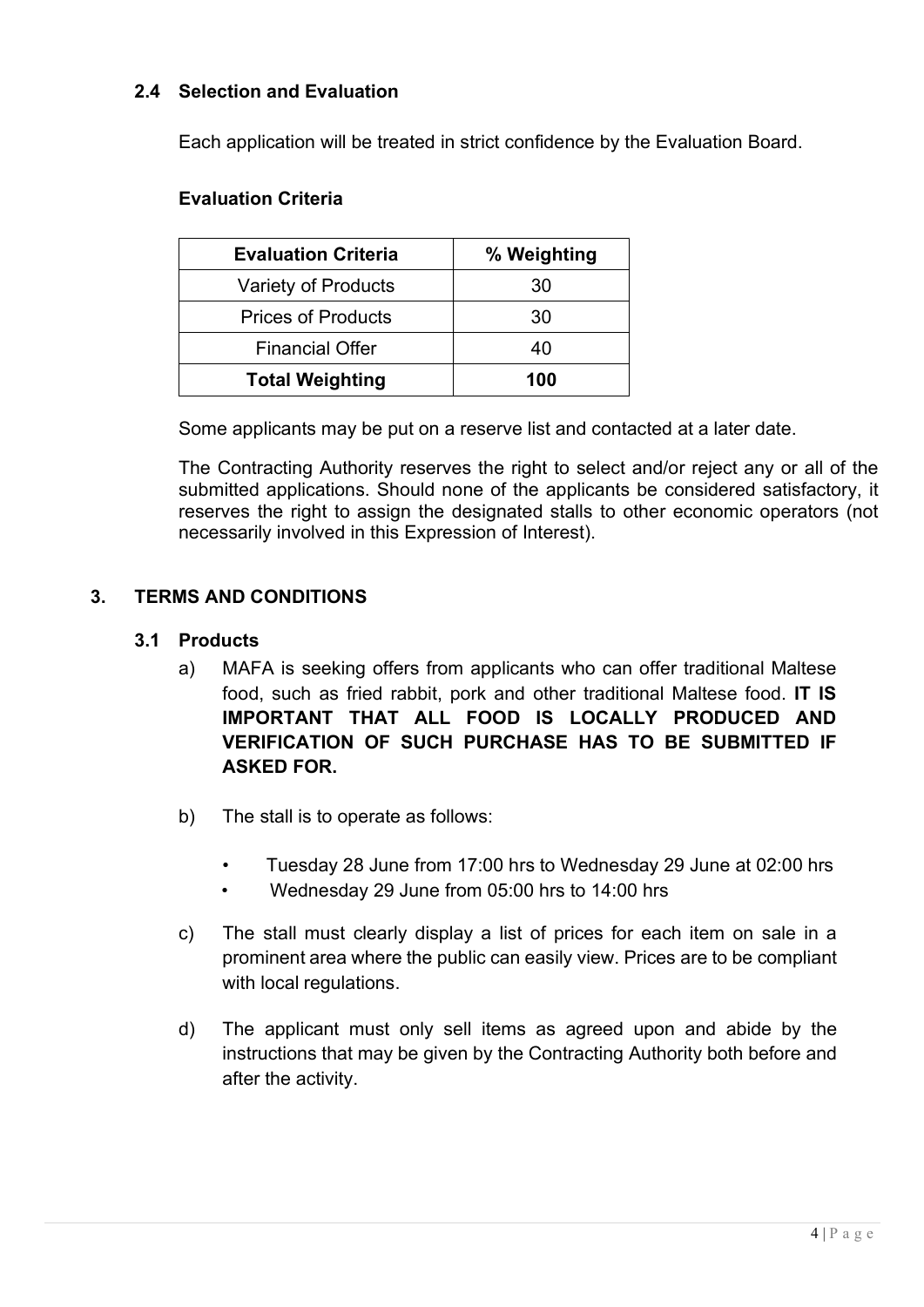- e) Ensure that the stall is visually set up to complement the event and is attractive and elegant. MAFA may add some props to the set-up to make it fit in better with the visual concept.
- f) The applicant must comply with the Mnarja 2022 Environmental Policy as listed below:
	- Packaging should be reduced at source. Do not use or promote products that have unnecessary packaging and reduce all packaging whenever possible. Packaging should be made of compostable materials.
	- Use compostable disposables. All food waste and paper disposables must be added to the compost bins.

## 3.2 Fees

The selected applicant shall pay together with the related offer, a guarantee sum of five hundred euro ( $6500$ ) which shall be refunded at the end of the event, subject to adherence to the stipulated regulations.

Such sum is to be paid on acceptance together with bid.

Fees are refundable only in case of cancellation of the event.

## 3.3 Set-up and Dismantling

- a) The successful applicant must set up in the spaces as specified in the presence of the organizers and, once agreed on with MAFA, must not exceed the boundaries of these designated spaces.
- b) The setting up of equipment must be completed by Tuesday  $28<sup>th</sup>$  June 2022 by not later than 16:00 hours. It is not permissible to leave any parked commercial vehicles and machinery at the allocated spaces except for the freezer/fridge truck.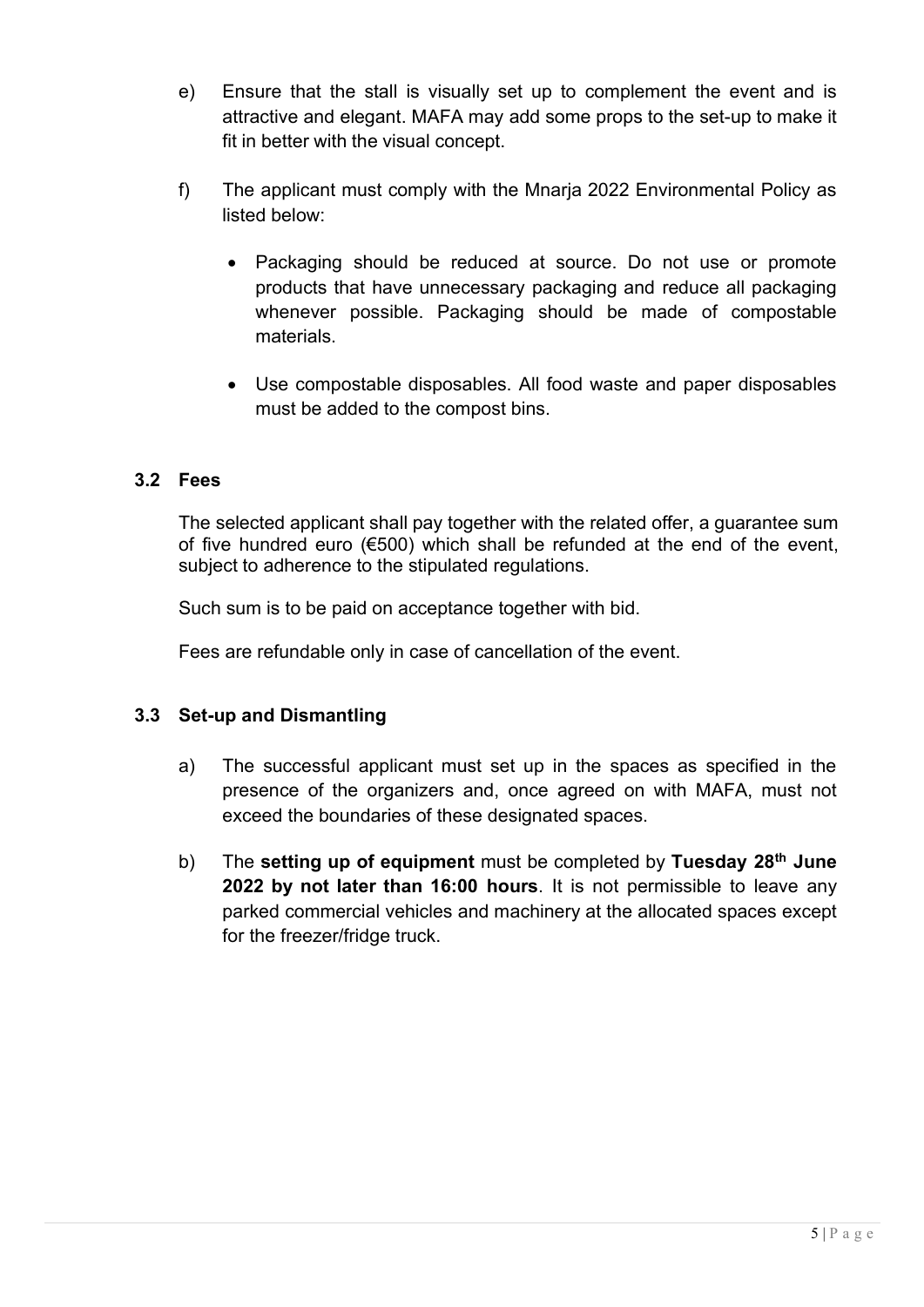- c) The stall must be dismantled once the event has ended. This entails also that by Wednesday 29<sup>th</sup> June 2022 at 16:00 hours the stall owner will have removed and cleaned any type of waste. It is the responsibility of the applicant to ensure proper clean-up procedures are implemented; no solid or liquid wastes are to be left on site or disposed in the soil and/or on the floor.
- d) The applicant must provide his or her own equipment. Electricity supply will be provided by MAFA for the operation of the stalls.
- e) The successful applicant must provide his own bins to use for the waste generated during service. This waste is within the responsibility of the applicant and must be taken care of as needed. The applicant must provide recycling bins as well as bins for general waste.
- f) Any type of waste is to be collected and disposed of by the economic operator in accordance with local environmental regulations. It is the responsibility of the selected economic operator to ensure proper clean-up procedures are implemented; no solid or liquid wastes are to be left on site or disposed of in the space.
- g) Other parking space can be arranged by MAFA and this will be close by but offsite.

# 3.4 Permits and Licenses

- a) The selected economic operator shall conform to local Health and Safety regulations, the regulations and legislation of the Maltese catering industry, any licenses and permits necessary to be eligible to sell/trade in accordance with the VAT regulations.
- b) Every individual serving food must wear the necessary protective clothing and use gloves and any other form of protective hygienic gear.
- c) All food items for sale must conform to the local sanitary regulations set by authorities and the applicant must have all the necessary licenses and permits to sell the product. Such permits may be requested at any time by the Contracting Authority.
- d) The selected economic operator must have all the necessary legal requirements. The Contracting Authority will not be liable for any action or fines incurred to the chosen applicant because of non-compliance with local regulations.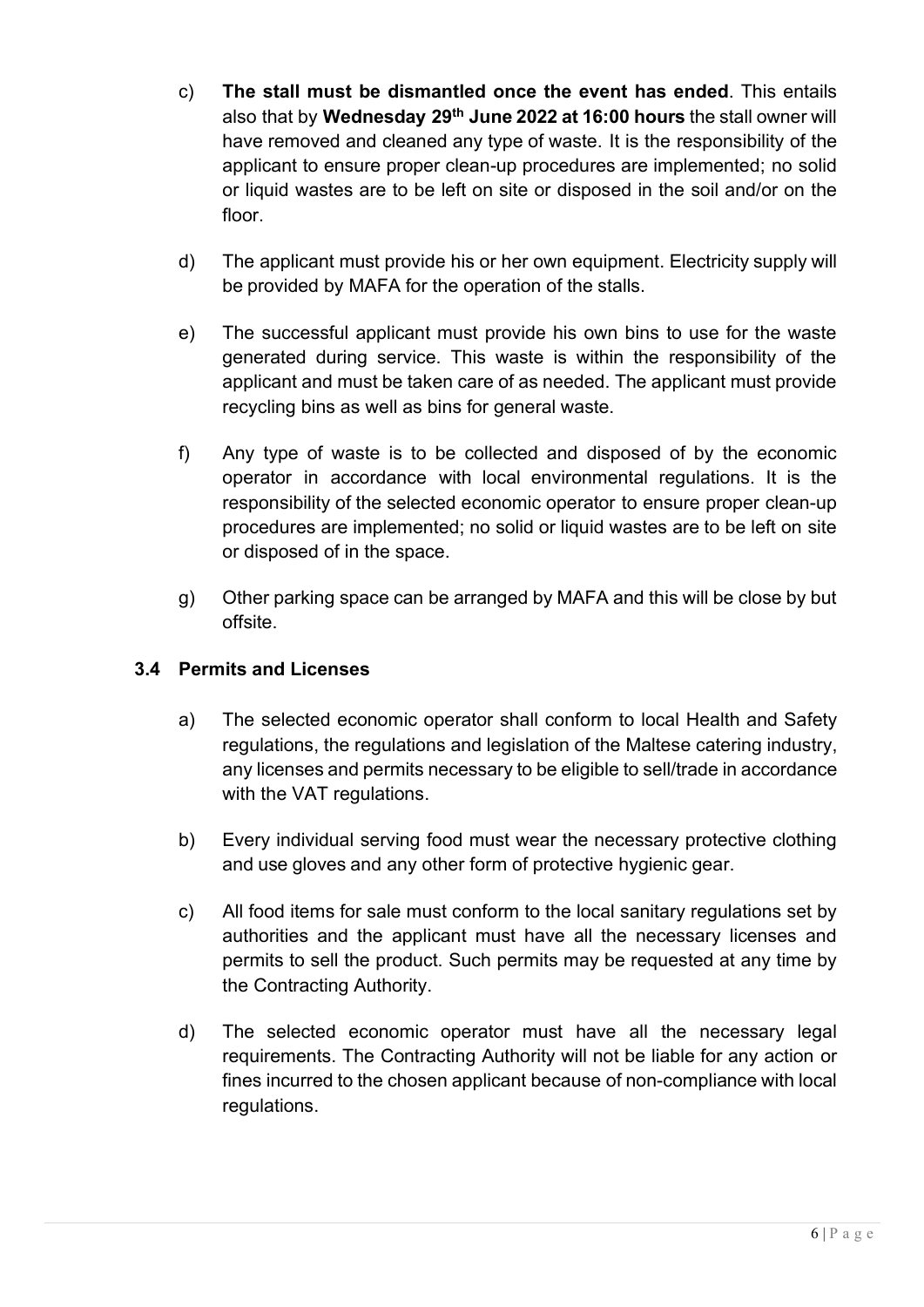- e) All Maltese Laws relevant to the activity must be observed by the selected economic operator.
- f) The selected economic operator shall have all the necessary insurance policies including public liability, which covers any form of risks including damage, loss, bodily harm, death in relation to third parties. The Contracting Authority shall not be involved in any legal dispute as result of the economic operator's operations in connection with event. A copy of a valid public liability insurance policy shall be submitted to the Contracting Authority upon contract endorsement. Failure to provide such documentation upon contract endorsement shall lead to the automatic forfeiting of the contract by the selected contractor and shall waive any obligation by MAFA.
- g) MAFA shall not be held responsible, under no circumstances, for any damage or theft that may occur including penalties issued by the competent authorities during the event.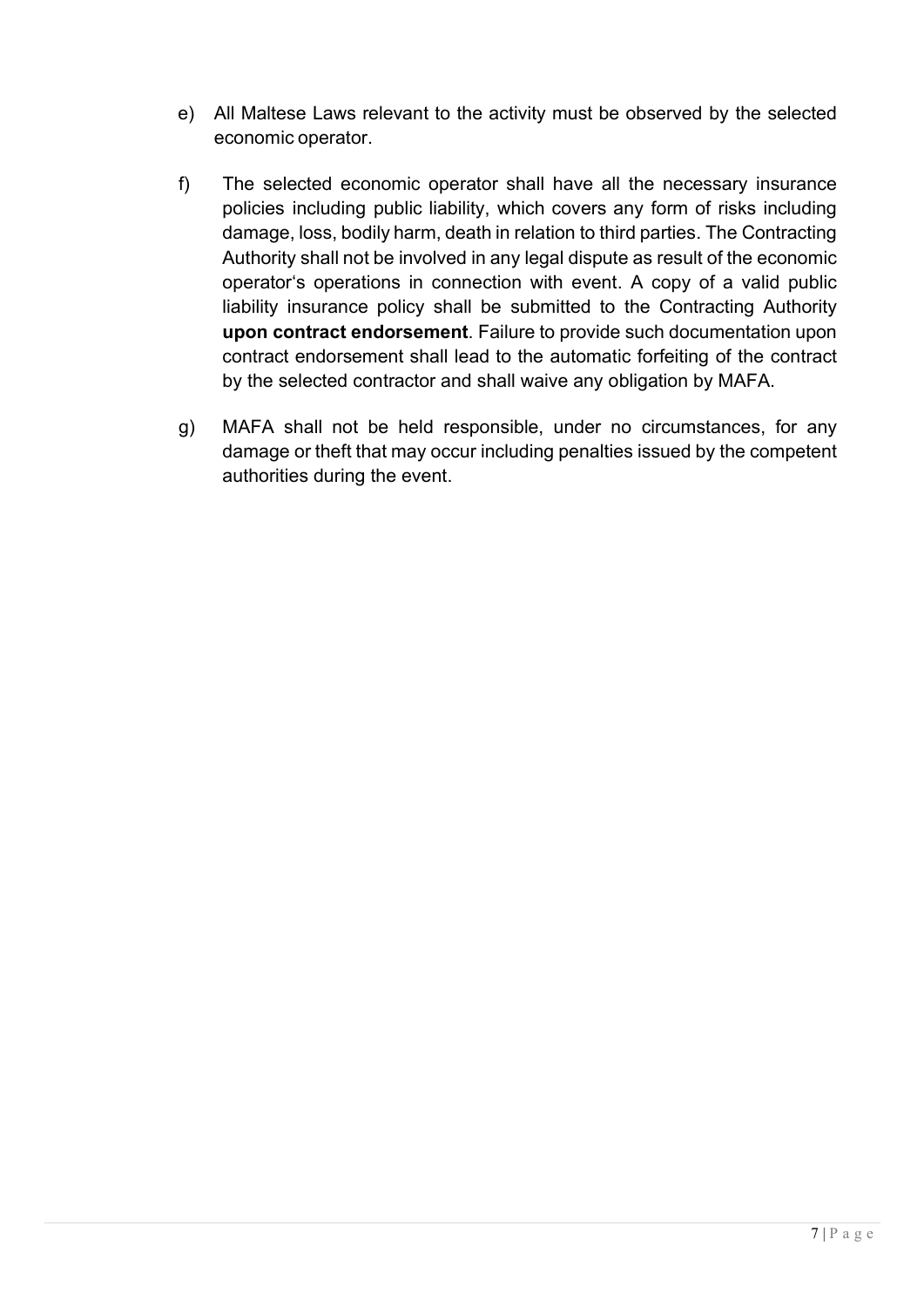# ANNEX 1 APPLICATION FORM AND DECLARATION

# EXPRESSION OF INTEREST

# FOR THE PROVISION OF A TRADITIONAL MALTESE FOOD STALL DURING THE MNAJRA 2022 EVENT

| <b>Name</b>                            |  |
|----------------------------------------|--|
| <b>Surname</b>                         |  |
| <b>Address</b>                         |  |
|                                        |  |
|                                        |  |
| <b>ID Card Number</b>                  |  |
| <b>Mobile Number</b>                   |  |
| <b>Email Address</b>                   |  |
| <b>VAT Number</b>                      |  |
| <b>Name of Company (if applicable)</b> |  |
| <b>Company Number (if applicable)</b>  |  |

## DECLARATION

I / We hereby agree to all of the terms and conditions stipulated in the EXPRESSION OF INTEREST FOR THE PROVISION OF A TRADITIONAL MALTESE FOOD STALL DURING THE MNARJA 2022 EVENT as listed in this document.

I / We hereby declare that I do not fall under any of the grounds listed under Part VI of LN352/2016 – Exclusion Grounds.

I / We declare that no subcontracting in connection with this Expression of Interest shall take place unless prior written consent of the Contracting Authority is obtained. I shall be solely responsible for the execution of the contract and for the delivery of service as requested by the Contracting Authority in accordance with the terms and conditions of this Expression of Interest. The Contracting Authority reserves the right to request additional documentation and justification for subcontracting requests and may at its discretion accept or reject such requests.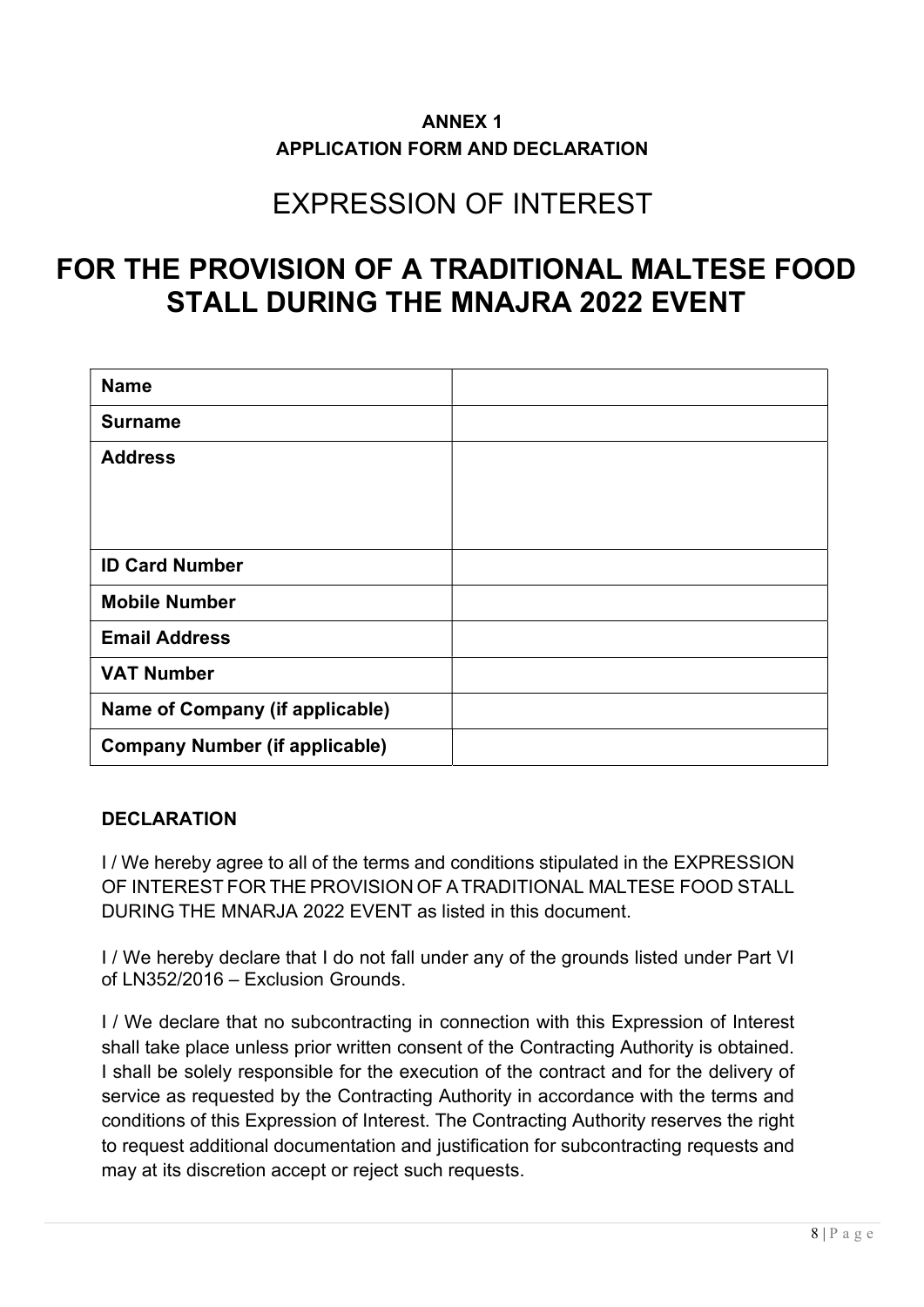As an applicant, I / We shall pay the Awardee Fee to MAFA once it has been accepted, within five (5) working days of the notification of acceptance. If payment is not affected in the stipulated date and time, the contracting authority reserves the right to disqualify the offer and award the stall to another applicant.

I / We bind myself / ourselves to be responsible for the allocated area, and shall not assign this area to a third party not mentioned in the application, to take over in my / our name or in the name of my / our company.

I /We accept these conditions in their totality according to the organizers as stipulated.

I / We declare that all information and documentation submitted as part of this Expression of Interest are true and correct. The application shall be declared null if after any information provided is incorrect, falsified and not verified. The Contracting Authority reserves the right to instigate legal proceedings against the applicant in case of submission of false declarations and documentation.

I / We hereby agree to submit the application form and list of items to be sold as well as price lists.

Name and Surname of Applicant (block letters) **Name and Surname of Applicant** (block letters)

Signature of Applicant: \_\_\_\_\_\_\_\_\_\_\_\_\_\_\_\_\_\_\_\_\_ Date: \_\_\_\_\_\_\_\_\_\_\_\_\_\_\_\_\_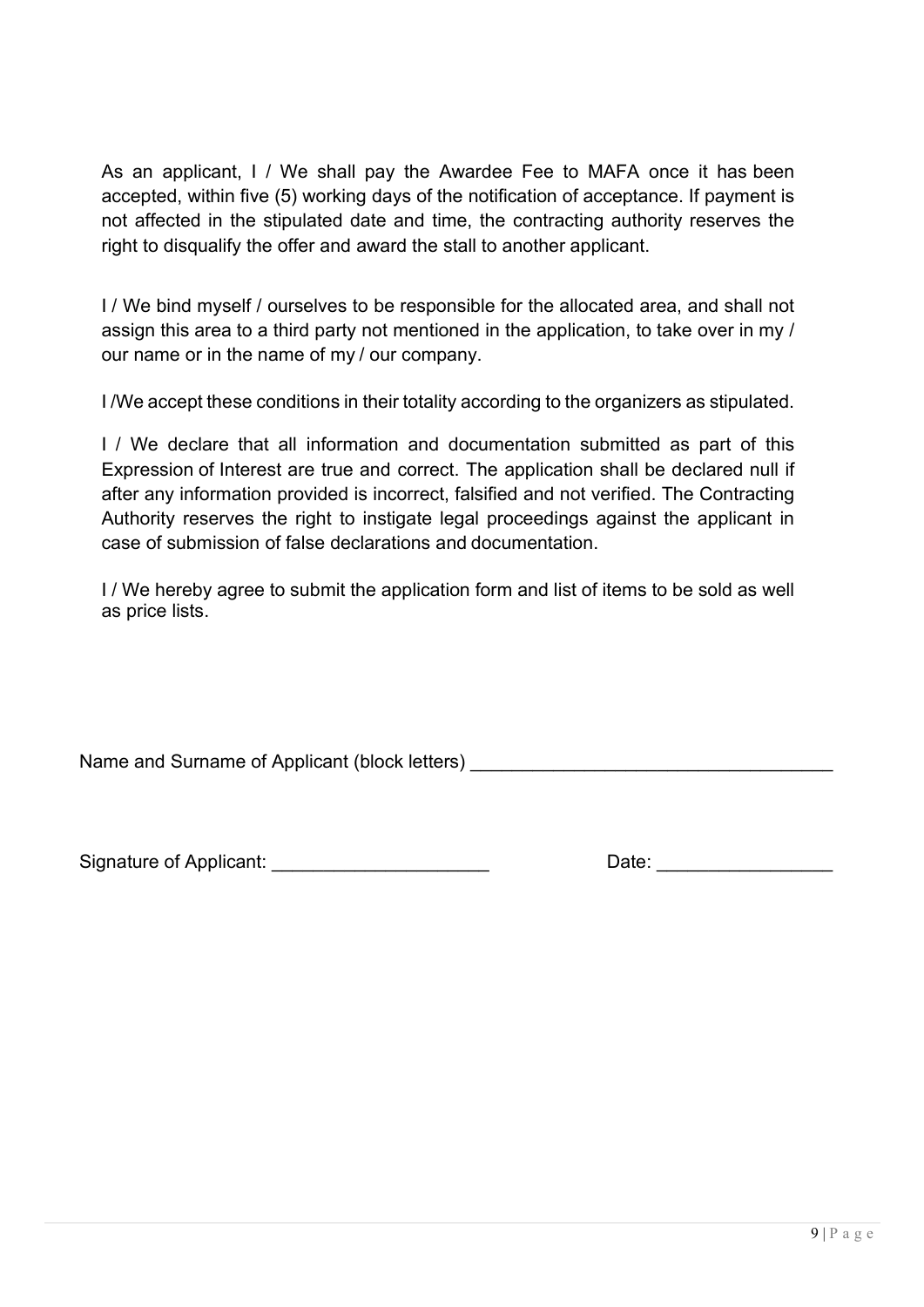# ANNEX 2 FINANCIAL BID

The financial bid for the for the provision of a traditional Maltese food stall must not be less than six hundred euro (€600).

My/our offer is that of:  $\epsilon$ 

Name and Surname of Applicant (block letters) \_\_\_\_\_\_\_\_\_\_\_\_\_\_\_\_\_\_\_\_\_\_\_\_\_\_\_\_\_\_\_\_\_\_

Signature of Applicant: \_\_\_\_\_\_\_\_\_\_\_\_\_\_\_\_\_\_\_\_ ID card No.:\_\_\_\_\_\_\_\_\_\_\_\_\_\_\_\_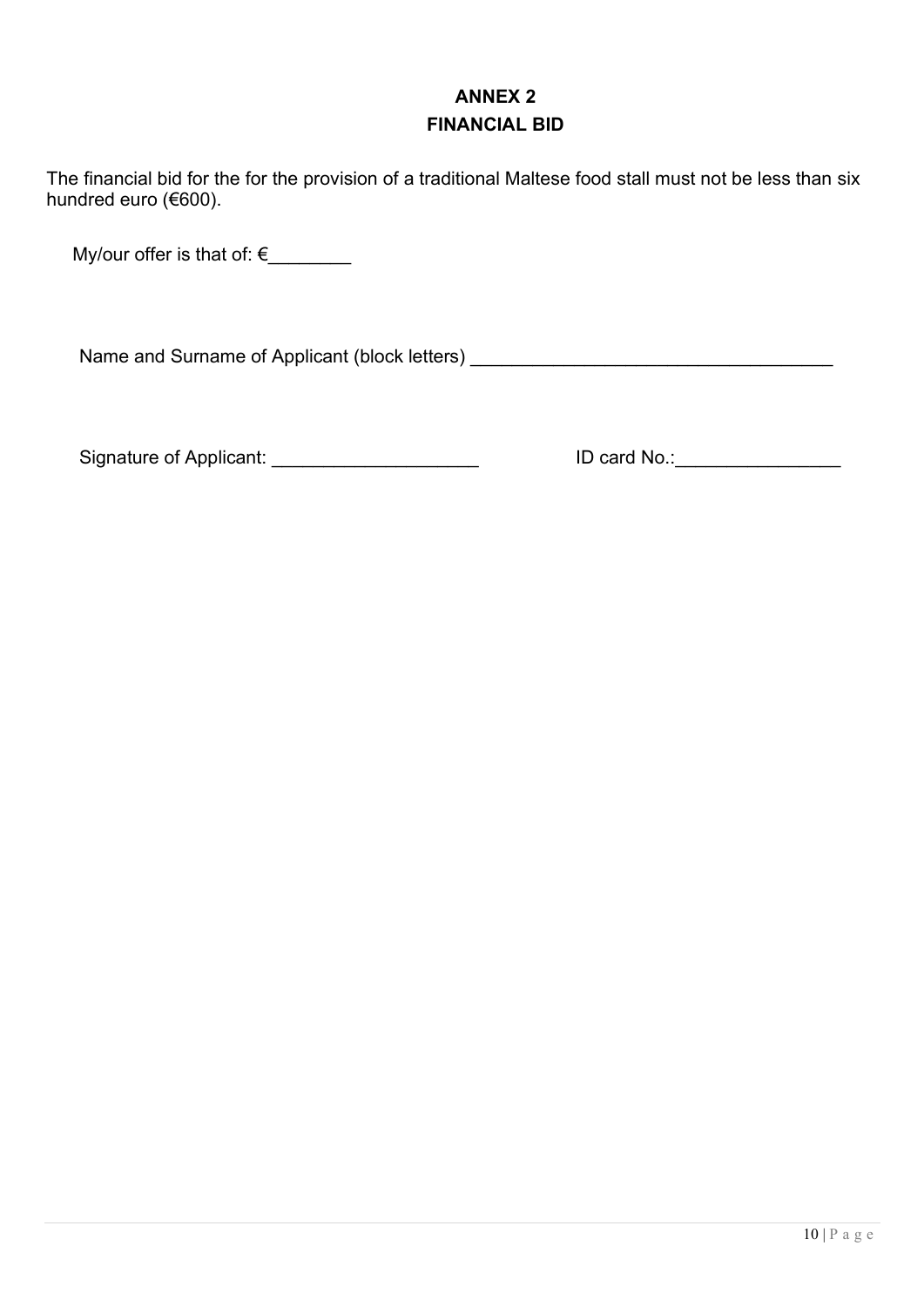# ANNEX 3 LIST OF PRODUCTS FOR SALE AND THEIR RESPECTIVE PRICE

| Product | Price |
|---------|-------|
|         |       |
|         |       |
|         |       |
|         |       |
|         |       |
|         |       |
|         |       |